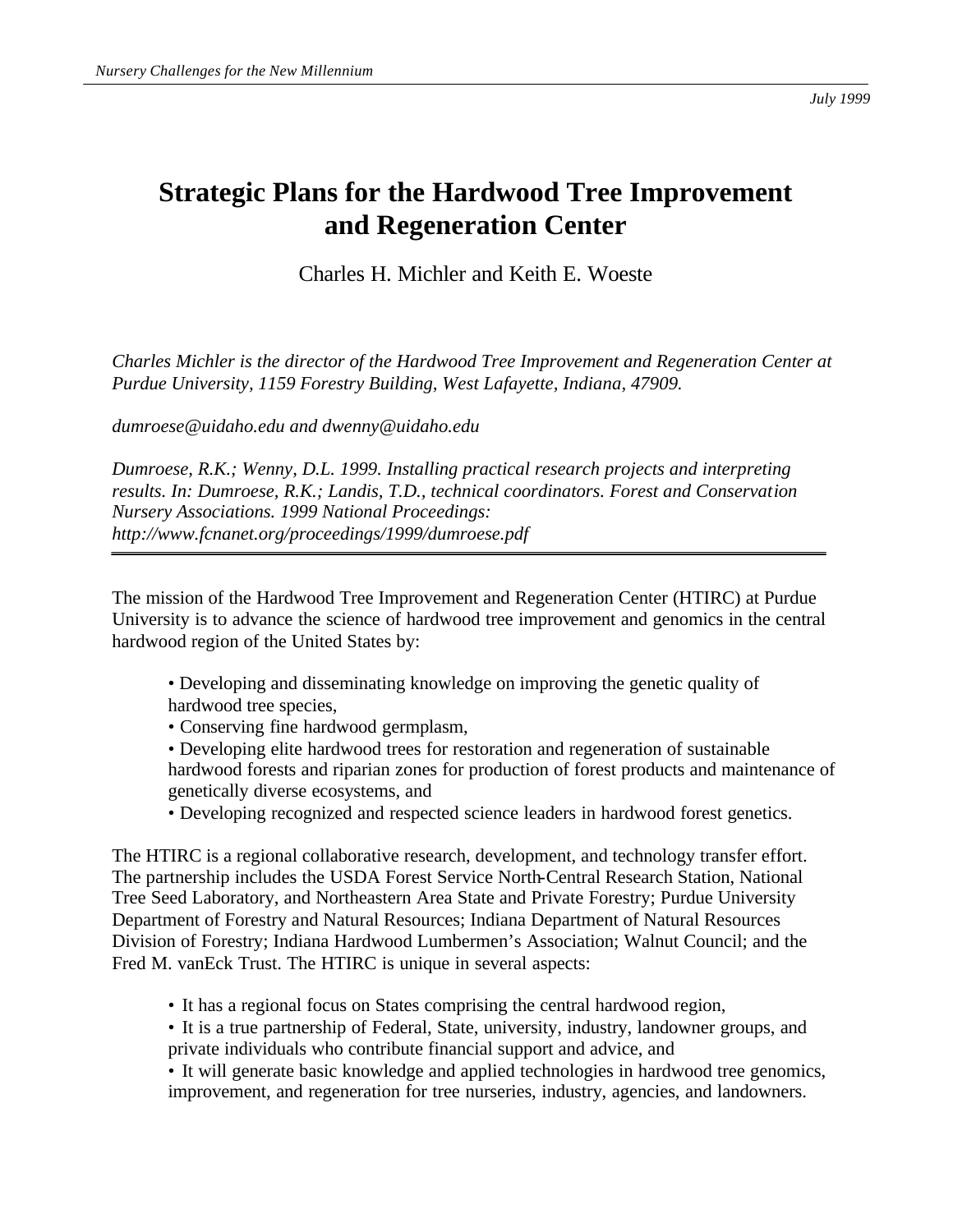The HTIRC is located at Purdue University because of its role in the Midwest as a recognized center for agricultural genomics research. It is housed in the Whistler Hall of Agricultural Research with biotechnology and genomics faculty and 6 departments in the school of agriculture. This co-location of genetics faculty is intended to stimulate cross-fertilization of research ideas and multidisciplinary research. In addition, because of the high standards of achievement and international recognition of its faculty, high-quality undergraduate and graduate students will be drawn to the various programs represented in Whistler Hall.

The idea for HTIRC was conceived in 1998 because of a perceived void in hardwood tree improvement research in the central hardwood region of the Midwest and Northeast. The birth of HTIRC occurred at the same time that the region was experiencing a severe production shortage of hardwood seedlings, which was estimated to be anywhere from 25 to 50 million trees annually, and production was expected to continue to decrease 20% annually. In addition, the majority of seedlings being produced in state nurseries were of an unknown genetic source because nurseries rely upon seed collectors to collect and transport seeds to the point of purchase at the nursery. Thus, the majority of seedlings being produced are unimproved, of unknown fitness for sustainable forestry, and of unknown genetic diversity.

The hardwood industry was also concerned about the future quantity and quality of the resource for its lumber and manufacturing sectors. Due to political and social pressures federal forests have significantly reduced the volume of hardwood timber that is being harvested annually. Small private woodlots that supply a significant amount of hardwood timber are not being managed in a sustainable manner, ownership is not continuous over numerous rotations to ensure sound forest management, and many woodlots are being converted to residential and recreational uses. In addition, the diameter of timber harvested today continues to be smaller than what it has been due to shorter rotations. Last, the ha rdwood industry was concerned that it was not taking advantage of new biotechnologies that could increase wood production through tree improvement activities that improve wood quality, growth, and pest resistance.

The professional forester community was also concerned about loss of genetic quality in remaining hardwood woodlots and natural forests. They felt that trees that are currently being managed for future timber harvest do not have the same desirable traits for straightness and vigor and that past forest harvest practices of continually taking the "best" trees may have resulted in loss of genetic quality of remaining germplasm. The international economic, social, and political environments also influence the demand for hardwoods. Human population growth continues to expand rapidly, and consumer demand for quality hardwood, at some point, will outstrip the region's ability to produce it unless consumers are willing to accept substitute materials. Much of the United States and European demand for hardwood lumber is currently met within the United State's northern and central hardwood zones, and hardwood production has not shifted to developing countries in any significant manner. The time may come when this pattern of production for world markets can no longer be maintained because of decreased supply and the environmental consequences of heavy timber extraction on natural environments.

In the central hardwood region, water quality has been degraded by agricultural intrusion along waterways, and flooding has further degraded these riparian zones that include major rivers and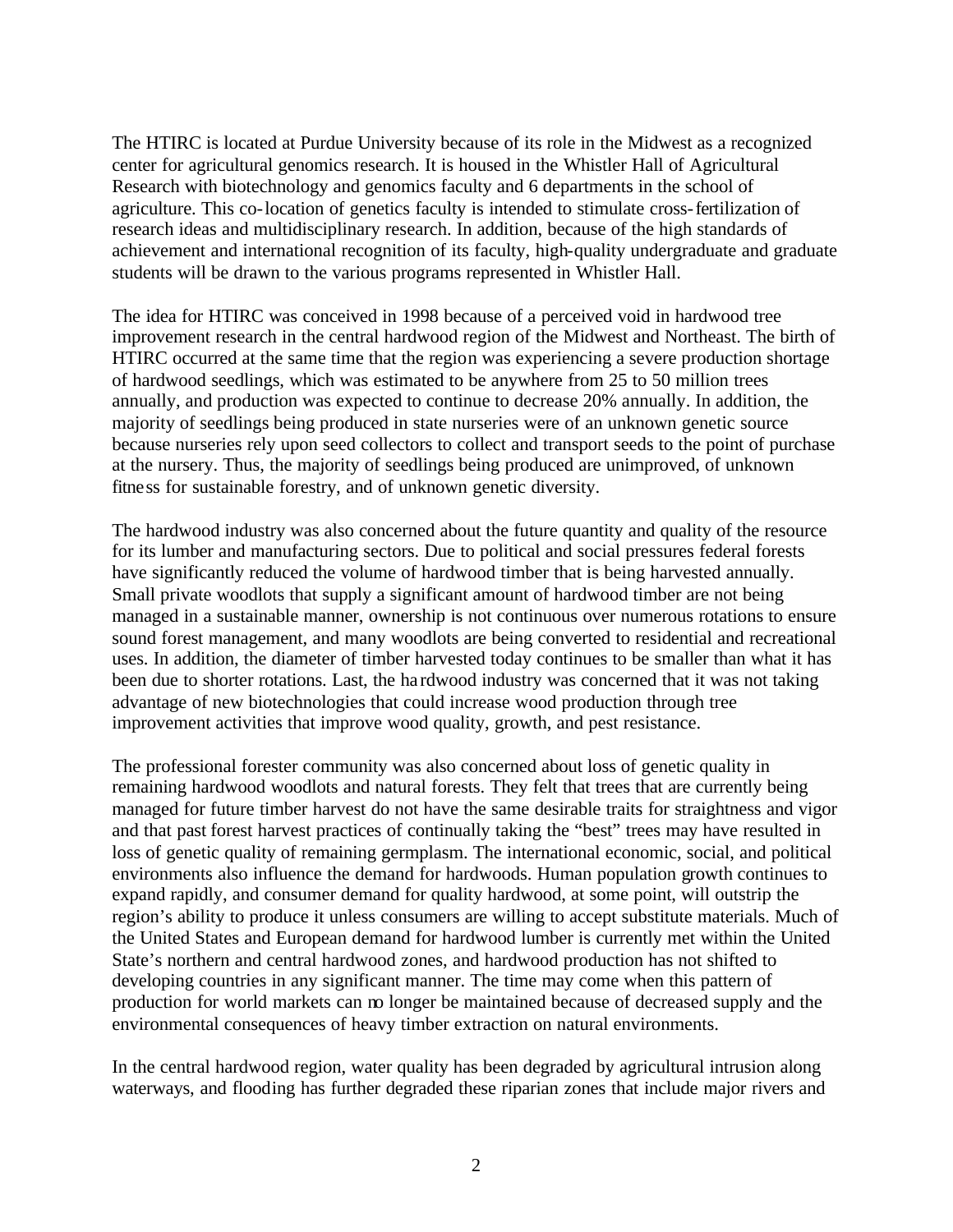their tributaries. A significant effort is being made to restore hardwood trees and other native vegetation in these riparian zones. For the most part, unimproved trees are being used, and knowledge of how to restore these degraded areas is lacking, which has resulted in the failure of many plantings. The opportunity exists for this significant portion of the land base to be a future site for quality hardwood regeneration, although political forces will influence that reality.

Funding for many conservation plantings comes from the Conservation Reserve Program (CRP), Conservation Reserve Enhancement Program (CREP), and Wetland Reserve Program (WRP). These programs currently account for the majority of hardwood tree planting, and they are increasingly focused on improvement of water quality and wildlife habitat. The genetic characteristics of the tress being planted are unknown, and the potential exists for genetic failures as these plantings reach maturity.

Many consumers have not differentiated between the role of plantation forests and natural forests. They readily accept that agronomic crops are grown for the purpose of food production and consumption rather than for regeneration of annual vegetation. However, consumers have similar aesthetic and spiritual values that they hold for trees whether they are in an urban, plantation, or natural forest environment. If this does not change, plantations may not be accepted as the alternative method for growing highly productive crop trees that would allow the country to maintain natural forests as preserves for biodiversity and recreation These attitudes exist despite the fact that it would take only a marginal set aside of land currently in forestland cover to produce all of the wood necessary to meet human demands for wood consumption.

Central and northern hardwoods are more desirable than southern hardwoods because of slow, more even growth and the supply of European hardwoods is limited. Because of this the HTIRC will hold unique importance with the Central United States to develop superior hardwood trees for markets that supply developed nations. There are no other hardwood tree improvement research centers in the world and few individual hardwood research programs that have a mandated to satisfy a regional clientele and are financially supported to undertake a long-term program in tree improvement.

HTIRC will be unique because of Purdue University's relationship with Donald Danforth Plant Science Center in St. Louis, MO. The Danforth Center is a partnership of the Missouri Botanical Garden, Monsanto, Purdue University, University of Missouri-Columbia, University of Illinois, and Washington University in St. Louis. Its mission is to increase understanding of basic plant biology and apply new knowledge to sustain productivity in agriculture and forestry. HTIRC should benefit from its access to world-class plant scientists and its ability to collaborate in the graduate education of its students.

HTIRC will be virtually integrated with molecular and classical genetics, tree physiologists silviculturalists, and nursery and regeneration specialists. It's strength well be its ability to perform basic, applied, and developmental research so the basic genetic knowledge that is created will be delivered to industry and private landowners in value-added products rather than knowledge that only benefits the scientific community.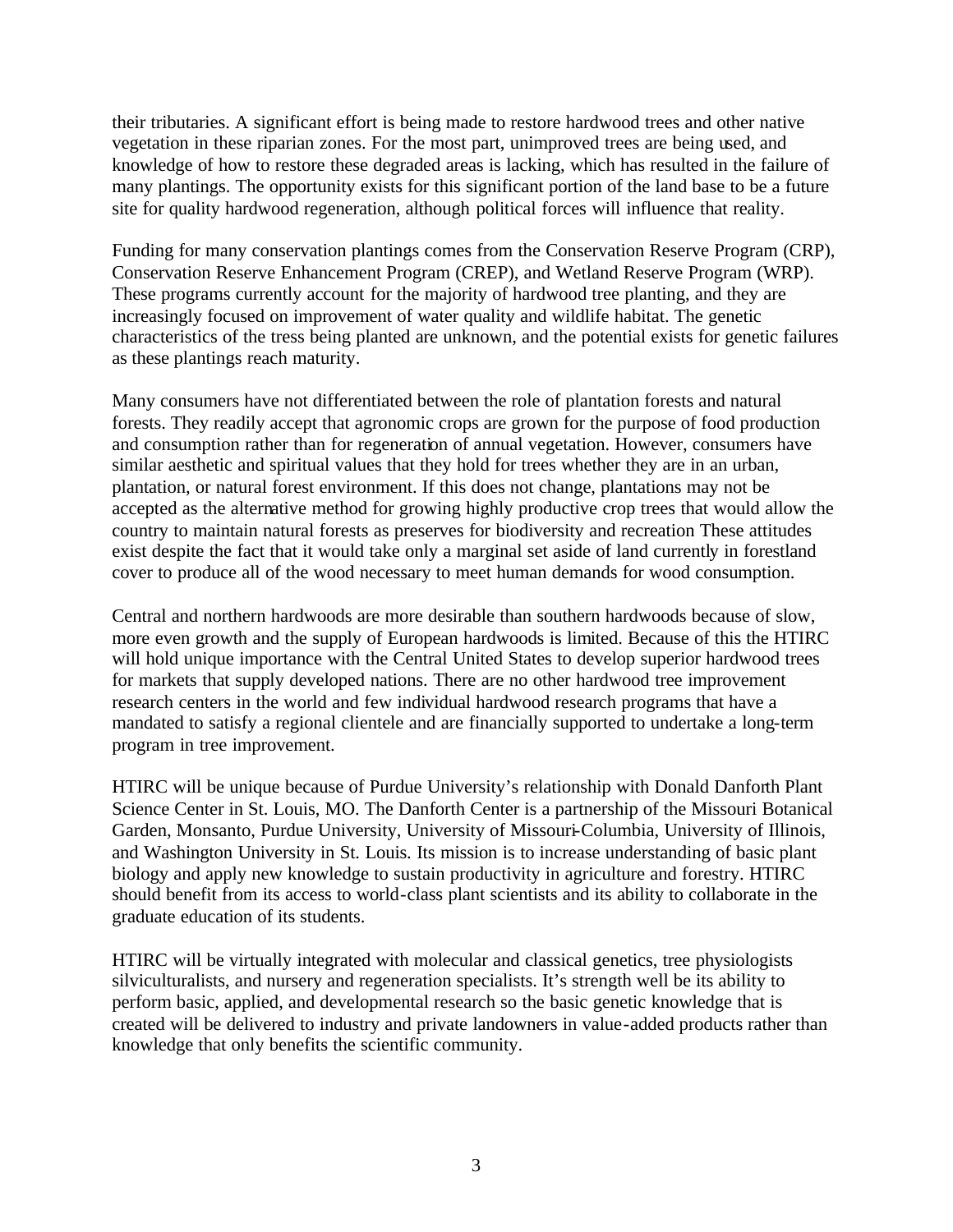HTIRC will not be the single or sole institution performing hardwood research desired by the hardwood industry, nursery operators, government agencies, forest landowners, and the general public. The region has many outstanding scientists who perform valuable basic and applied research on various species, and it will be essential that the whole hardwood scientific community remains viable to meet these research needs. In addition, HTIRC itself will not employ pathologists, entomologists, biochemists, enzymologists, economists and all of the other scientific disciplines that will be necessary for research collaborations to provide scientific data for evaluation of the ecological and environmental fitness of HTIRC products. Productive working relationships with scientists from other institutions are necessary for the success of the center.

## **STRATEGIC DIRECTIONS**

HTIRC has 6 strategic directions:

1. Improve the genetic quality and regeneration of fine hard woods, including black walnut, black cherry, and northern red oak, through application of classical breeding, genomics, molecular markers, genetic modification, advanced propagation, seed production, technologies and silviculture.

2. Establish a highly credible hardwood genetics research center that will be recognized as a leader in forest genetics and thereby become a leading graduate education and training facility for future scientific leaders in hardwood forest genetics.

3. Hire and nurture pre-eminent scientists who will build the credibility of the research program and be highly competitive for federal research grants.

4. Establish the Martell Experimental Forest and Conference Center as a significant site for education and training of consulting foresters, nursery practitioners, and landowners in nursery management and hardwood culture.

5. Communicate, convey, and market the work HTIRC in order to be perceived as the pre-eminent international center for hardwood genomics and biotechnology.

6. Secure funding for an endowment to ensure long-term organizational stability, provide for operating support of the research program, and establish funded research positions with the center.

## **OBJECTIVES**

The following are objectives for implementing the strategic directions:

- Develop research and technology transfer programs that provide knowledge for management and maintenance of sustainable, genetically diverse natural forests and highly productive domesticated trees for plantation hardwood crops that provide an array of products.
- For black walnut, black cherry, and northern red oak: develop genetic maps, molecular markers, tissue culture and genetic engineering technologies, advanced seed orchard and seed handling technologies, breeding orchards, and experimental nurseries for the production of elite families and cultivars, identification of superior seed trees, and assessment of genetic quality and diversity in natural stands.